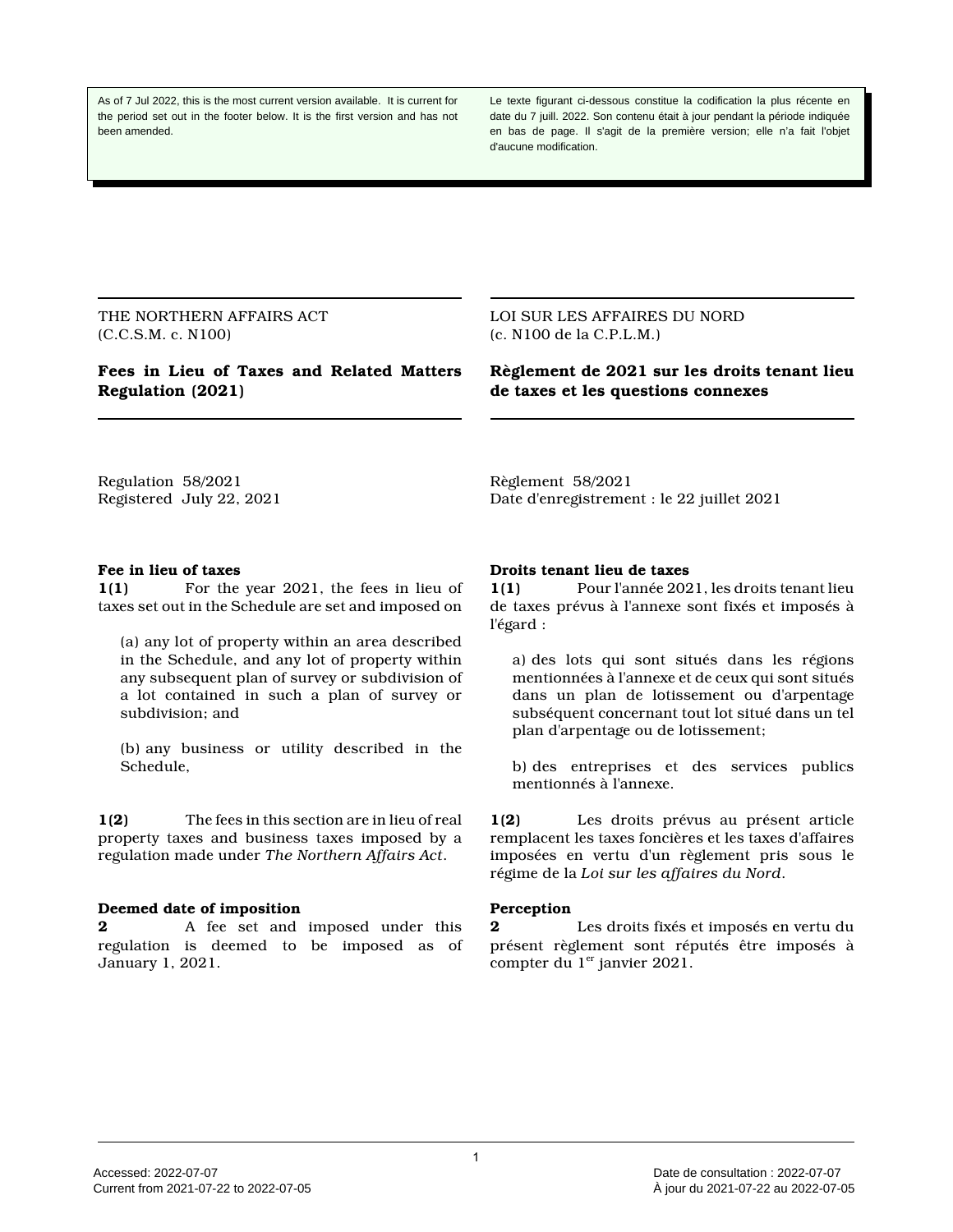#### NORTHERN AFFAIRS NORTHERN AND NORTHERN AFFAIRS

## **Penalties**

**3** A fee imposed under this regulation may be paid at par at any time before September 30, 2021, but after that date a penalty shall be added on the first day of each month to an y amount of the tax or penalty that is unpaid at a rate of 0.6% per month of the unpaid amount until the fee and penalty is fully paid or the land liable for it is sold at tax sale.

### **Fee for tax certificate**

**4** The fee for a tax certificate is \$20.

## **Pénalités**

**3** Les droits imposés en vertu du présent règlement peuvent être payés au pair avant le 30 septembre 2021. Les droits et les pénalités impayés après cette date sont frappés d'une pénalit é et sont majorés, le premier jour de chaque mois, de 0,6 % par mois du montant impayé jusqu'à ce que l'intégralité des droits et pénalités soit payée ou que le bien-fonds assujetti à ceux-ci soit vendu pour non-paiement de taxes.

### **Droits — certificat de situation fiscale**

**4** Le droit exigible pour un certificat de situation fiscale est de 20 \$.

# July 5, 2021 **Minister of Indigenous and Northern Relations/** 5 juillet 2021 **La ministre des Relations avec les Autochtones et le Nord** ,

Eileen Clarke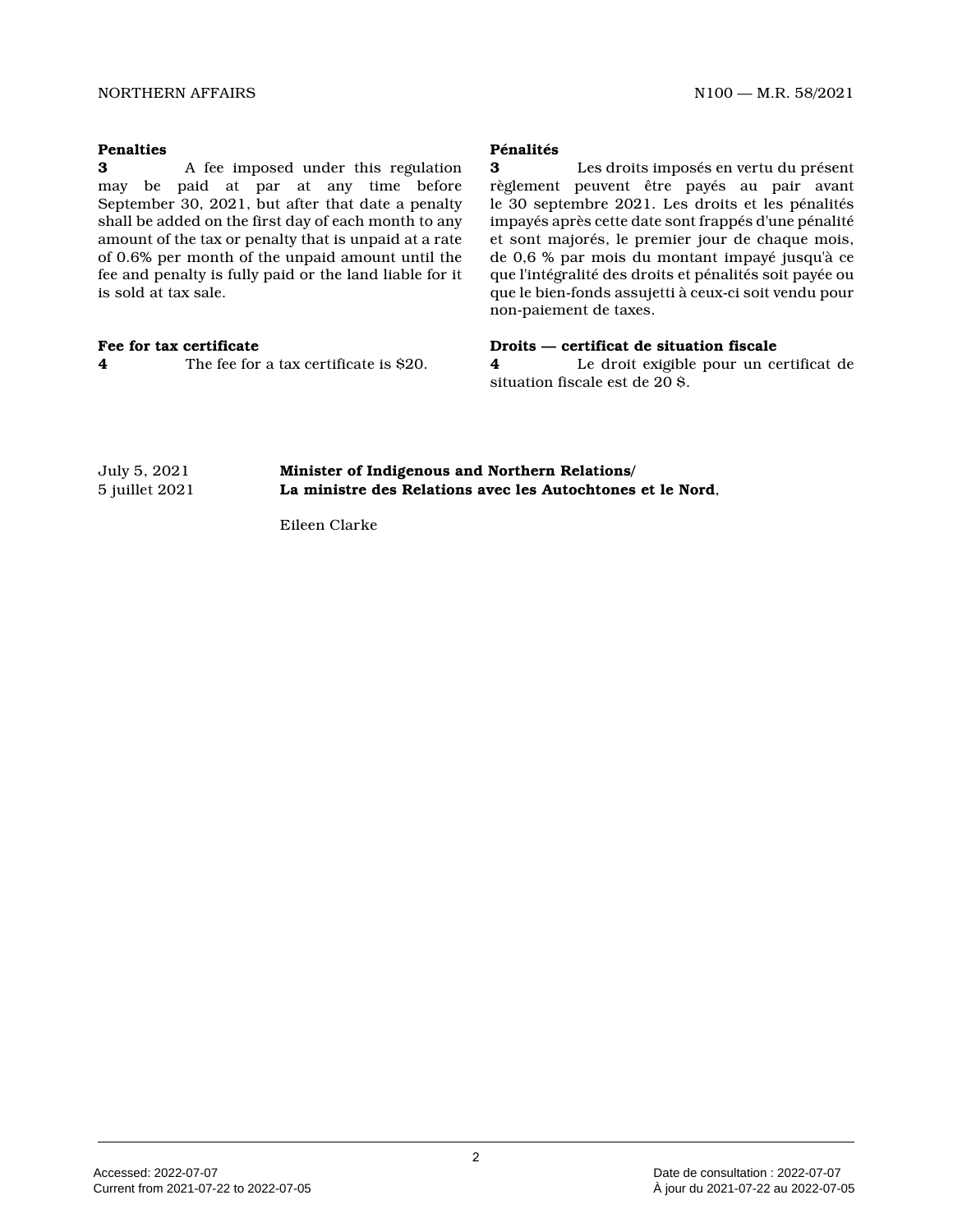# **SCHEDULE** (Section 1)

# FEE IN LIEU OF TAXES

## **Lot fees in lieu of taxes**

**1(1)** A person who owns or occupies a lot within the area under a bolded heading in column 1 of the following table that is serviced as provided opposite in column 2 must pay the applicable fee set out opposite in column 3, and must also pay any additional fee set out opposite in column 4.

**1(2)** In addition to the amount determined under subsection (1), a person must pay an education levy of \$500 if the person's chief place of residence is located in a place that is subject to a fee under that provision.

**1(3)** For the purpose of subsection (2), a place is a person's chief place of residence if it is the residence where he or she, in the settled routine of his or her life, regularly, normally or customarily resides.

| Column 1<br>Area                                                                                           | Column 2<br><b>Service</b> | Column 3<br>Fee | Column 4<br><b>Additional Fee</b> |  |
|------------------------------------------------------------------------------------------------------------|----------------------------|-----------------|-----------------------------------|--|
| Subject to Additional Fee for Baker's Narrows Lagoon Upgrade                                               |                            |                 |                                   |  |
| <b>Athapapuskow Lake</b>                                                                                   | road access                | \$558.48        | \$100                             |  |
| Plans of survey or subdivision                                                                             |                            |                 |                                   |  |
| (a) registered in PLTO (N DIV) as numbers 7023,<br>7024, 7400 and 7631;                                    | no road<br>access          | \$318.13        | \$100                             |  |
|                                                                                                            | no road                    |                 |                                   |  |
| (b) registered in the PLTO as numbers 20823,<br>21142, 21596, 22042, 24361, 43723, 43829<br>and 44883; and | access or<br>sewage        | \$182.05        | \$100                             |  |
| (c) filed with the Director of Surveys<br>as<br>number $15741$ ;                                           |                            |                 |                                   |  |
| and being part of the unsurveyed Townships 64, 65<br>and 66 of Ranges 26 and 28 WPM in Manitoba.           |                            |                 |                                   |  |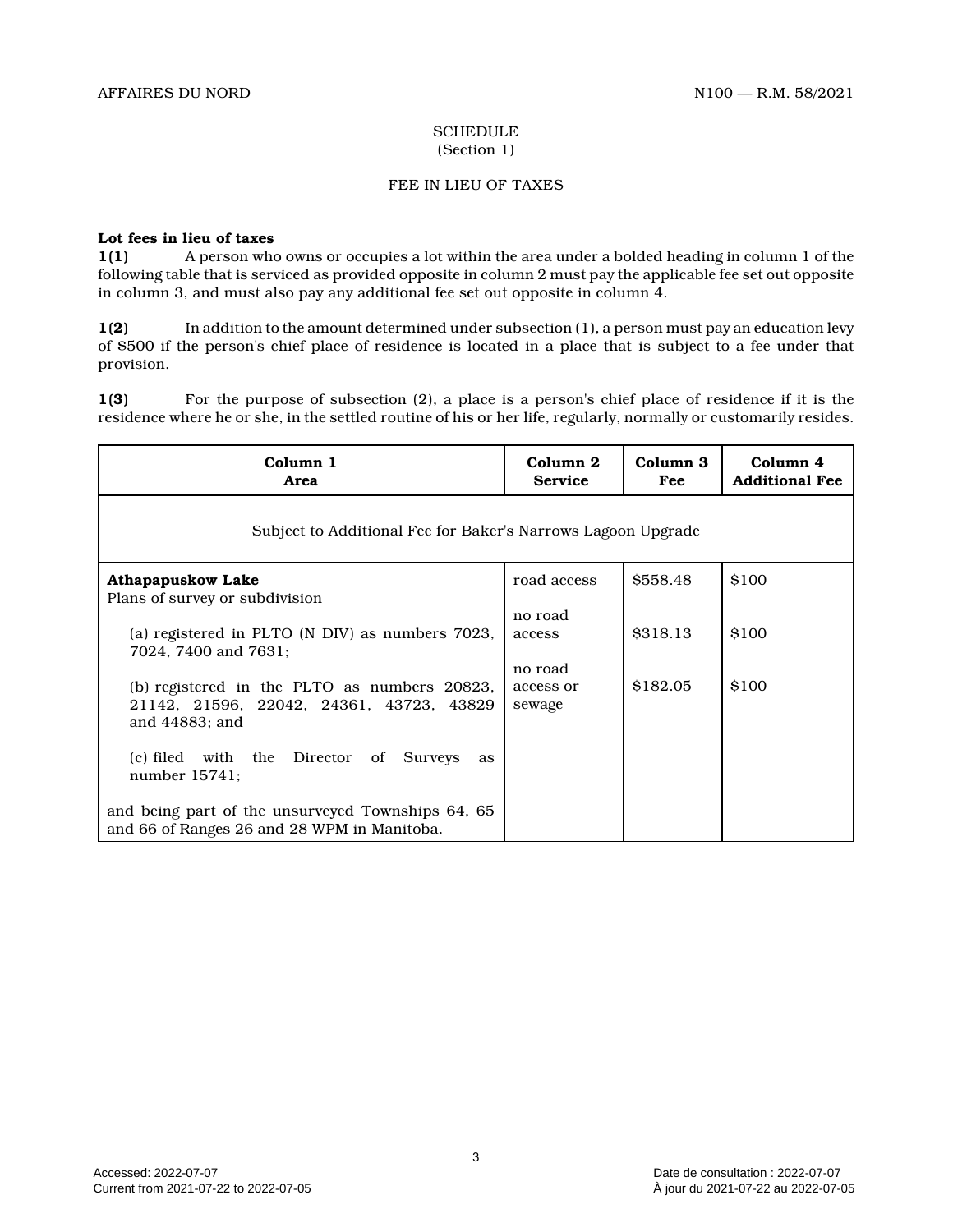| Column 1<br>Area                                                                                                                                                                              | Column 2<br><b>Service</b> | Column 3<br>Fee | Column 4<br><b>Additional Fee</b> |
|-----------------------------------------------------------------------------------------------------------------------------------------------------------------------------------------------|----------------------------|-----------------|-----------------------------------|
| Big Island Lake (excluding north end)                                                                                                                                                         | road access                | \$415.85        | \$100                             |
| Plans of survey or subdivision<br>(a) registered in the PLTO (N DIV) as numbers 7312<br>and 7693;                                                                                             | no road<br>access          | \$145.50        | \$100                             |
| (b) registered in the PLTO as numbers 2483, 24436<br>and 25605; and                                                                                                                           |                            |                 |                                   |
| (c) filed with<br>the Director of<br><b>Surveys</b><br>as<br>number 3929;                                                                                                                     |                            |                 |                                   |
| and being part of the unsurveyed Township 66<br>Range 29 WPM in Manitoba.                                                                                                                     |                            |                 |                                   |
| Big Island Lake (north end)                                                                                                                                                                   | n/a                        | \$505.85        | \$100                             |
| <b>Payuk Lake</b><br>Plan of survey registered in the PLTO as number 24414                                                                                                                    | road access                | \$452.83        | \$100                             |
| and being part of the unsurveyed Township 65<br>Range 27 WPM in Manitoba.                                                                                                                     | no road<br>access          | \$145.50        | \$100                             |
| <b>Schist Lake</b><br>Plans of survey or subdivision                                                                                                                                          | n/a                        | <b>\$864.30</b> | \$100                             |
| (a) registered in the PLTO (N DIV) as numbers 7277<br>and 7560; and                                                                                                                           |                            |                 |                                   |
| (b) registered in the PLTO as number 26093;                                                                                                                                                   |                            |                 |                                   |
| and being part of the unsurveyed Township 65<br>Range 29 WPM in Manitoba.                                                                                                                     |                            |                 |                                   |
| White Lake (northwest region)<br>Being part of unsurveyed Townships 65 and 66 of<br>Ranges 28 and 29 WPM in Manitoba.                                                                         | n/a                        | \$251.27        | \$100                             |
| <b>Twin Lakes</b><br>Plan of subdivision of part of NE28, SE33 and<br>SW 34-65-27 WPM in Manitoba registered in the PLTO<br>as plan number 45111 and unsurveyed Government<br>Road Allowance. | n/a                        | \$403.27        | \$150                             |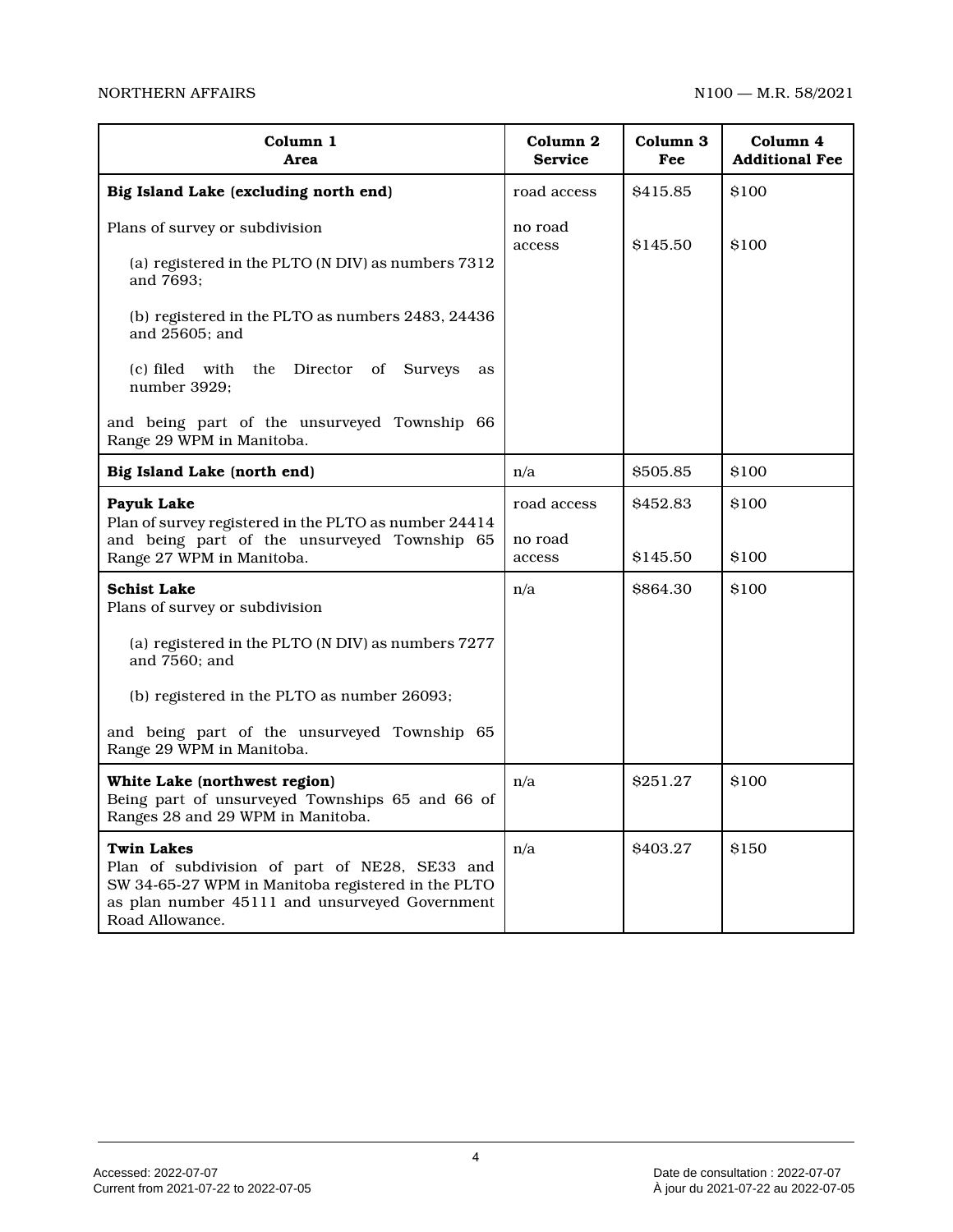| Column 1<br>Area                                                                                                                                                                                                        | Column 2<br><b>Service</b> | Column 3<br>Fee | Column 4<br><b>Additional Fee</b> |  |
|-------------------------------------------------------------------------------------------------------------------------------------------------------------------------------------------------------------------------|----------------------------|-----------------|-----------------------------------|--|
| Not Subject to Baker's Narrows Lagoon Upgrade Fee                                                                                                                                                                       |                            |                 |                                   |  |
| <b>Blueberry Point</b><br>Plan of survey<br>registered in the WLTO<br>as<br>number 47280.                                                                                                                               | n/a                        | \$291.50        | n/a                               |  |
| <b>Crossing Bay</b>                                                                                                                                                                                                     | n/a                        | \$131.25        | n/a                               |  |
| (a) Plan of survey registered in the PLTO as<br>numbers 6872, 6831 and 7544; and                                                                                                                                        |                            |                 |                                   |  |
| (b) the unsurveyed portion of Section<br>35<br>Township 49 Range 14 West and Section 2<br>Township 50 Range 14 West and Section 10<br>Township 50 Range 14 WPM in Manitoba.                                             |                            |                 |                                   |  |
| <b>Driftwood Beach</b><br>Plan of survey registered in the WLTO<br>as<br>number 47266.                                                                                                                                  | n/a                        | \$291.50        | n/a                               |  |
| <b>Eden Lake</b><br>Plan of survey registered in the PLTO (N DIV) as<br>number 6325 and being part of the unsurveyed<br>Township 89 Range 18 WPM in Manitoba.                                                           | n/a                        | \$86.50         | n/a                               |  |
| <b>Goose Creek</b><br>Plans of survey or subdivision                                                                                                                                                                    | n/a                        | \$155.63        | \$112.25                          |  |
| (a) registered in the PLTO (N DIV) as number 6424;                                                                                                                                                                      |                            |                 |                                   |  |
| (b) registered with the PLTO as number 23833; and                                                                                                                                                                       |                            |                 |                                   |  |
| (c) filed with<br>the<br>Director of<br><b>Surveys</b><br>as<br>number 17541;                                                                                                                                           |                            |                 |                                   |  |
| and being part of the unsurveyed Township 111<br>Range 20 EPM in Manitoba.                                                                                                                                              |                            |                 |                                   |  |
| <b>Hughes Lake</b><br>Plan of survey registered in the PLTO (N DIV) as<br>number 6366 and being part of the unsurveyed<br>Section 15 Township 90 Range 20 WPM in Manitoba.                                              | n/a                        | \$91.50         | n/a                               |  |
| Lake St. Andrew (residential area)<br>Plans of survey or subdivision registered in the PLTO<br>(N DIV) as number 16670 and being part of the<br>unsurveyed Sections 3, 4 and 10 Township 32 Range 1<br>EPM in Manitoba. | n/a                        | \$146.50        | n/a                               |  |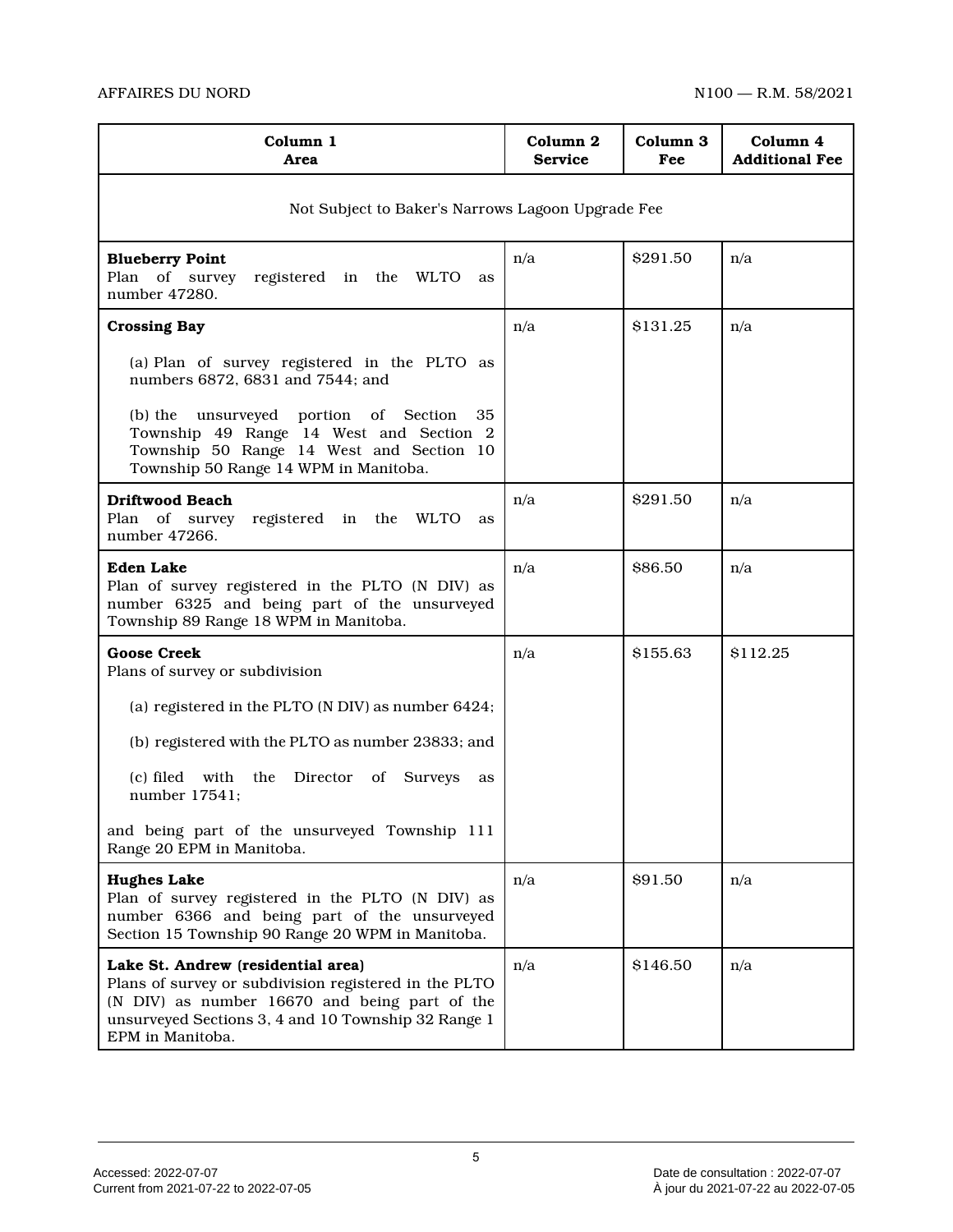# NORTHERN AFFAIRS NORTHERN AFFAIRS

| Column 1<br>Area                                                                                                                                                                                                               | Column <sub>2</sub><br><b>Service</b> | Column <sub>3</sub><br>Fee | Column 4<br><b>Additional Fee</b> |
|--------------------------------------------------------------------------------------------------------------------------------------------------------------------------------------------------------------------------------|---------------------------------------|----------------------------|-----------------------------------|
| Lake St. George<br>Plans of survey or subdivision registered in the PLTO<br>(N DIV) as number 12651 and 15963 and being part of<br>the unsurveyed Sections 4 and 9 Township 32 Range 1<br>EPM in Manitoba.                     | n/a                                   | \$146.50                   | n/a                               |
| Leaside Beach<br>Plan of survey registered in the PLTO (N DIV) as<br>number 16397 and being part of the unsurveyed<br>Township 31 Range 5 EPM in Manitoba.                                                                     | n/a                                   | \$196.50                   | n/a                               |
| <b>Little Deer</b><br>Plan of survey or subdivision registered in the WLTO as<br>number 44529 and being part of Sections 9, 10, 14, 15<br>and 23 Township 29 Range 5 EPM in Manitoba.                                          | n/a                                   | \$291.50                   | n/a                               |
| <b>Mill Creek Beach</b><br>Plan of survey<br>registered in the WLTO<br>as<br>number 47269.                                                                                                                                     | n/a                                   | \$291.50                   | n/a                               |
| <b>Pebblestone Beach</b><br>Plan of survey registered in the<br><b>WLTO</b><br>as<br>number 45973.                                                                                                                             | n/a                                   | \$291.50                   | n/a                               |
| <b>Red Deer River</b><br>Plan of survey registered in the PLTO as number 44459<br>and being part of the NW 1/4 of Section 16 and the East<br>half of Section 17 of the unsurveyed Township 45<br>Range 25 WPM in Manitoba.     | n/a                                   | \$191.50                   | n/a                               |
| <b>Rocky Lake East</b><br>Plans of survey or subdivision registered in the PLTO<br>(N DIV) as numbers 6162 and 6279 and being part of<br>the unsurveyed Sections 20, 21 and 27 and 28<br>Township 59 Range 27 WPM in Manitoba. | n/a                                   | \$739                      | n/a                               |
| <b>Rocky Lake North</b><br>Plan of survey registered in the PLTO (N DIV) as<br>number 7030 and being part of the unsurveyed<br>Sections 10 and 15 Township 60 Range 27 WPM in<br>Manitoba.                                     | n/a                                   | \$491.50                   | n/a                               |
| <b>Setting Lake</b><br>Plans of survey registered in the PLTO (N DIV) as<br>numbers 6354, 6587, 6926, 6955, 6956, 6608, 7112<br>and 7125 and being part of the unsurveyed<br>Townships 70 and 71 Range 7 WPM in Manitoba.      | n/a                                   | \$546.50                   | n/a                               |
| <b>Wallace Lake</b><br>Plan of survey registered in the WLTO as number 32785<br>and being part of the unsurveyed Section 31<br>Township 23 Range 16 EPM in Manitoba.                                                           | n/a                                   | \$107.50                   | n/a                               |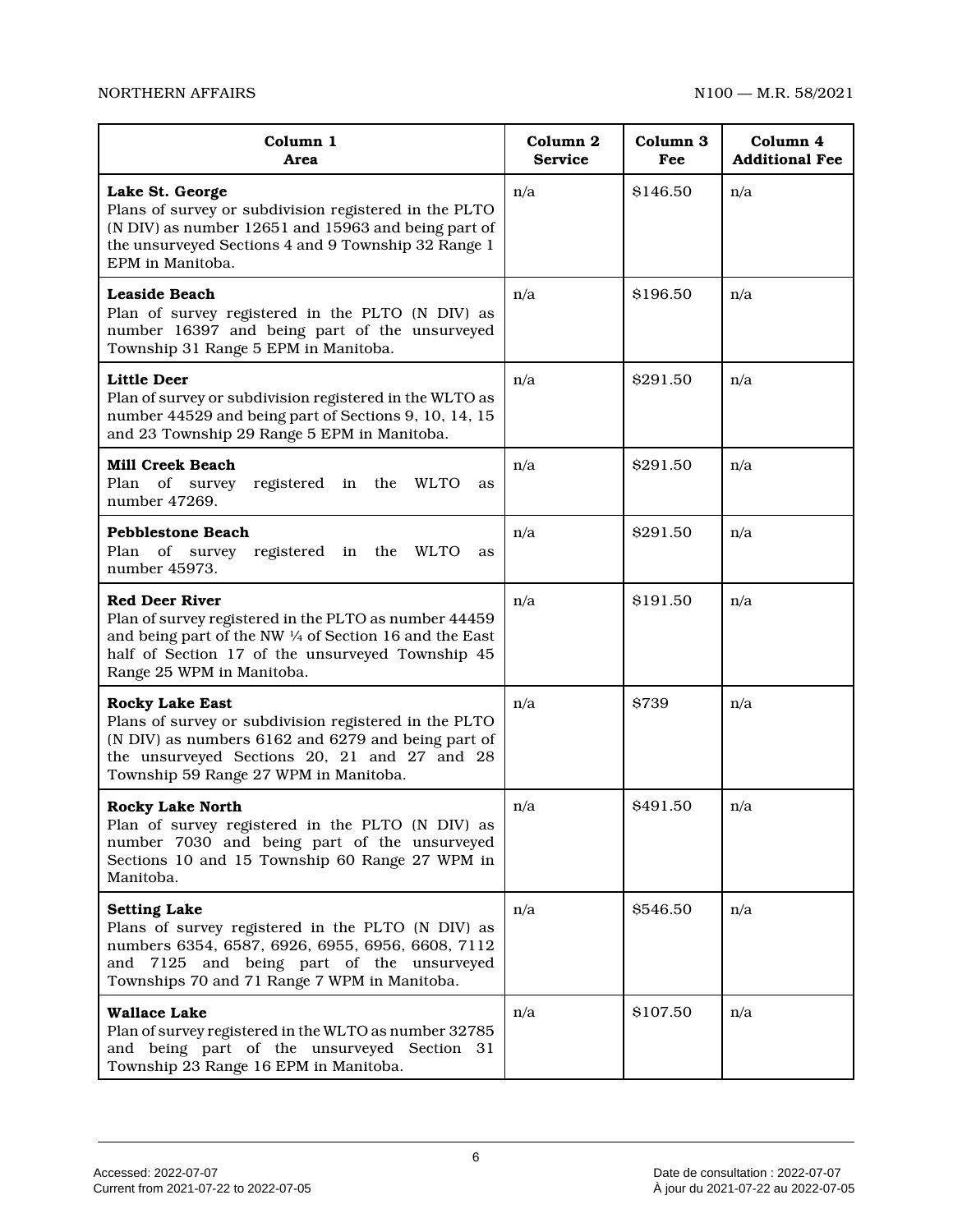| Column 1<br>Area                                                                                                                                                 | Column 2<br><b>Service</b> | Column 3<br>Fee | Column 4<br><b>Additional Fee</b> |
|------------------------------------------------------------------------------------------------------------------------------------------------------------------|----------------------------|-----------------|-----------------------------------|
| <b>Wanipigow Lake East</b><br>Plan of survey registered in the WLTO as number 13067<br>and being part of the unsurveyed Township 24<br>Range 12 EPM in Manitoba. | n/a                        | \$241.50        | n/a                               |
| <b>Wanipigow Lake West</b><br>Plan of survey registered in the WLTO as number 21550<br>and being part of the unsurveyed Township 24<br>Range 11 EPM in Manitoba. | n/a                        | \$151.50        | n/a                               |
| Whitefish Lake<br>Plan of survey registered in the DLTO as number 43747<br>and being part of Sections 4 and 5 in Township 39<br>Range 29 WPM in Manitoba.        | n/a                        | \$241.50        | n/a                               |

# **Fees for businesses and utilities**<br>**2(1)** A business or utility s

**2(1)** A business or utility set out in the column 1 of the following table that is located in the area opposite in column 2 must pay the fee set out opposite in column 3 and the additional fee set out in column 4.

**2(2)** A reference to a location in column 2 of the following table is a reference to the location as determined under the table in section 1.

**2(3)** For certainty, the fees determined under section 1 of this Schedule do not apply to a business or utility that is subject to a fee under this section.

| Column1<br><b>Business or Utility</b>  | Column <sub>2</sub><br>Location | Column <sub>3</sub><br>Fee | Column 4<br><b>Additional</b><br>Fee |
|----------------------------------------|---------------------------------|----------------------------|--------------------------------------|
| Aberdeen Lodge                         | Athapapuskow Lake               | \$241.63                   | n/a                                  |
| Bakers Narrows Lodge                   | Athapapuskow Lake               | \$1,002.35                 | <b>S1.100</b>                        |
| Big Island Drive-In Theatre            | Big Island Lake                 | \$576.85                   | <b>\$200</b>                         |
| G. Hobbs Tourist Lodge                 | Crossing Bay                    | \$769.65                   | n/a                                  |
| Manitoba Telephone System, relay tower | Lake St. Andrew                 | \$536.50                   | n/a                                  |
| Moak Lake Lodge                        | <b>Crossing Bay</b>             | \$1.122.45                 | n/a                                  |
| Paradise Lodge                         | Athapapuskow Lake               | \$1,041.45                 | <b>\$200</b>                         |
| Cook's Campground                      | Crossing Bay                    | \$702.45                   | n/a                                  |
| Westwood Lodge                         | Big Island Lake                 | \$415.85                   | \$100                                |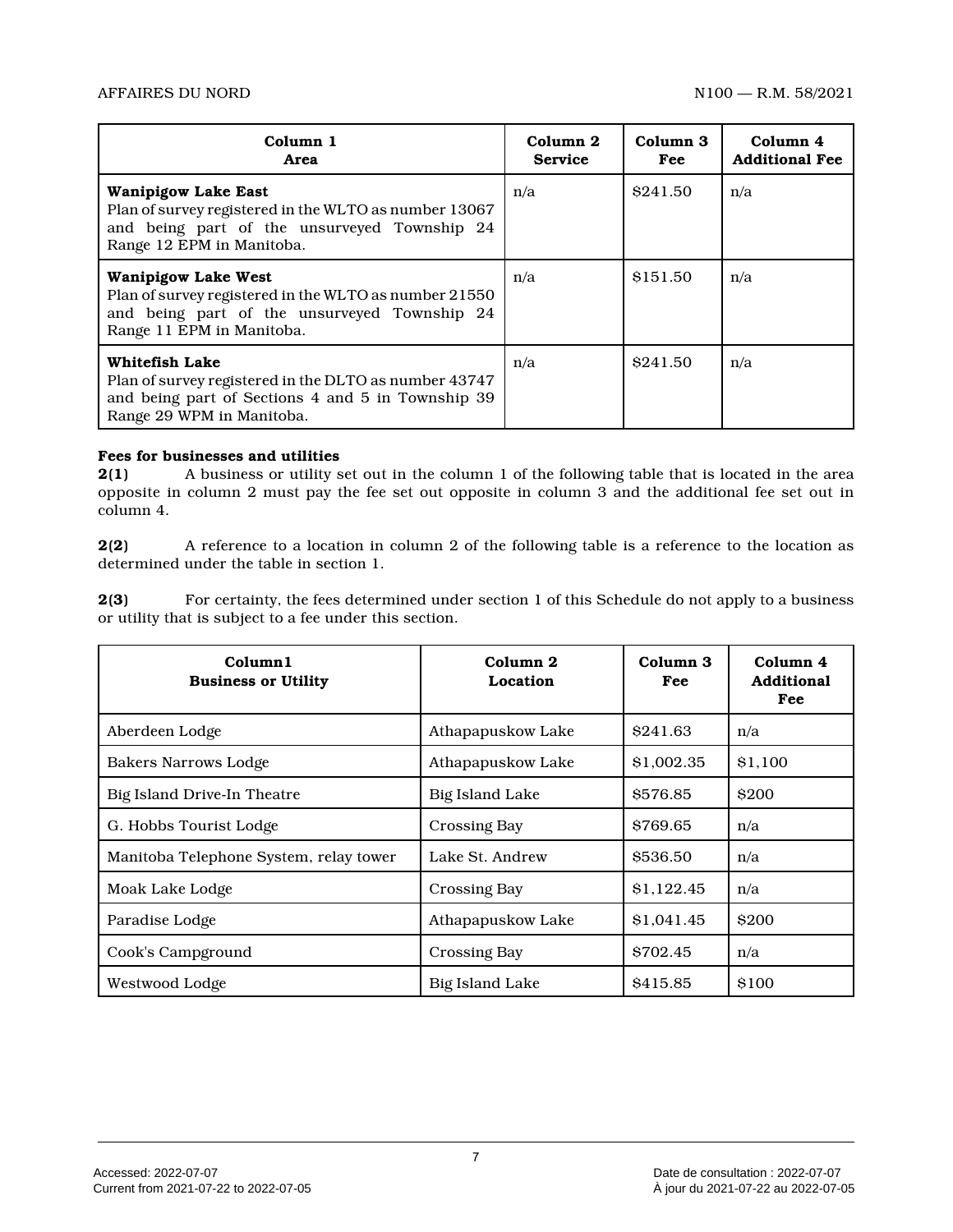#### **Definitions**

**3** The following definitions apply in this Schedule.

**"Director of Surveys"** means the person appointed as Director of Surveys under Part II of *The Surveys Act*. (« directeur des Levés »)

**"DLTO"** means the Dauphin Land Titles Office. (« B.T.F.D. »)

**"EPM"** means East of Principal Meridian. (« E.M.P. »)

**"N DIV"** means the Neepawa Division of the Portage La Prairie Land Titles Office. (« Div. de N. »)

**"PLTO"** means the Portage la Prairie Land Titles Office. (« B.T.F.P. »)

**"WLTO"** means the Winnipeg Land Titles Office. (« B.T.F.W. »)

**"WPM"** means West of the Principal Meridian. (« O.M.P. »)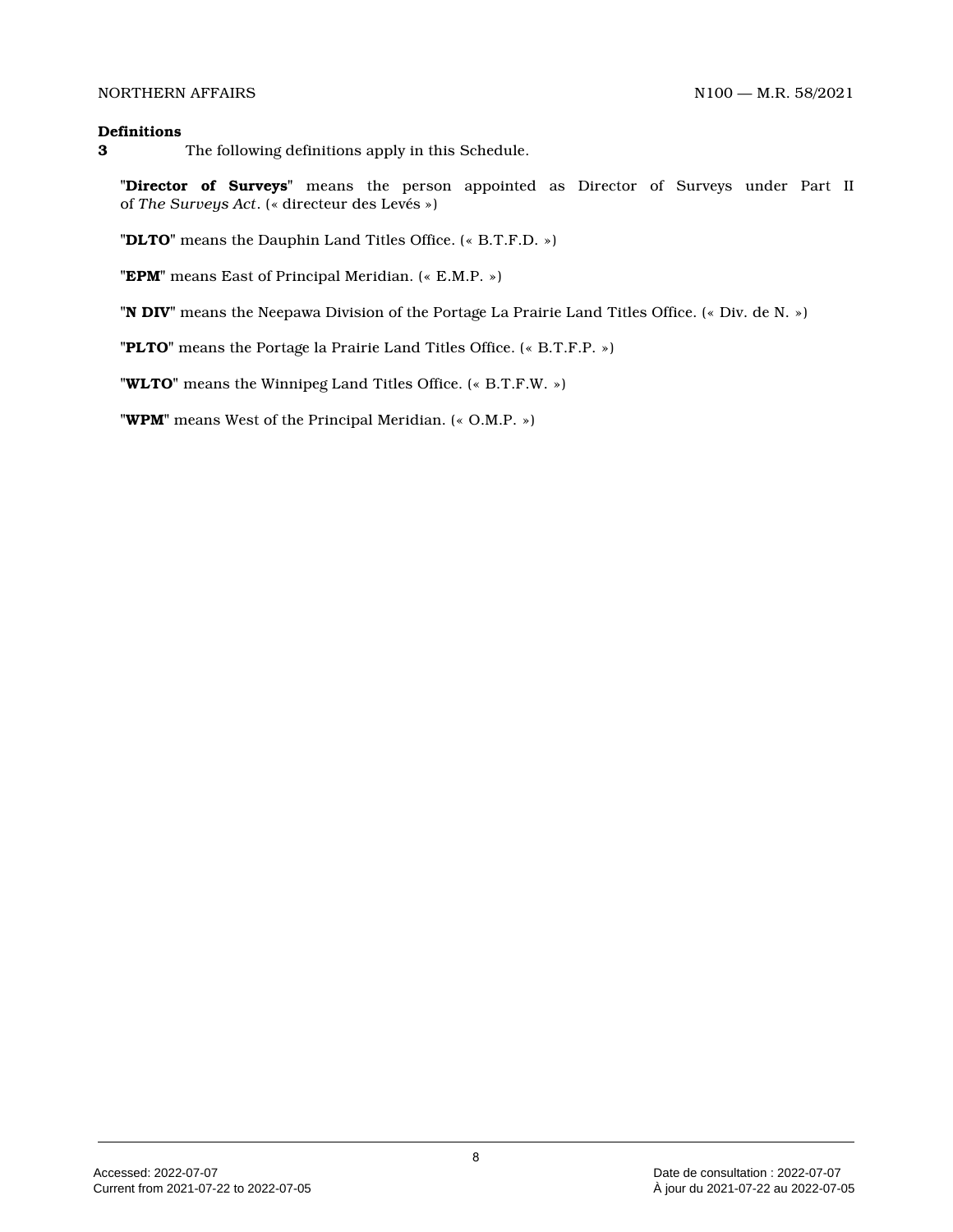#### ANNEXE (article 1)

# DROITS TENANT LIEU DE TAXES

# **Droits tenant lieu de taxes — lots**

**1(1)** La personne qui est propriétaire ou occupante d'un lot situé dans la région figurant à la colonne 1 du tableau qui suit et qui est viabilisé tel qu'il est indiqué à la colonne 2 paye les droits indiqués à la colonne 3 ainsi que les droits supplémentaires prévus à la colonne 4.

**1(2)** En plus des droits prévus au paragraphe (1), la personne paye une taxe d'aide à l'éducation de 500 \$ si sa résidence principale est située dans une région assujettie à des droits en vertu de cett e disposition.

**1(3)** Pour l'application du paragraphe (2), la résidence principale de la personne est le bâtiment où elle habite habituellement ou régulièrement dans la routine établie de ses activités.

|           | Droits assujettis aux droits supplémentaires pour la mise à niveau de la lagune de Bakers Narrows |
|-----------|---------------------------------------------------------------------------------------------------|
|           |                                                                                                   |
|           | 100 <sub>5</sub>                                                                                  |
| 318,13\$  | 100 <sub>5</sub>                                                                                  |
| 182,05\$  | 100 <sub>5</sub>                                                                                  |
| 415,85 \$ | 100 <sub>5</sub>                                                                                  |
| 145,50 \$ | 100 <sub>5</sub>                                                                                  |
|           |                                                                                                   |
|           | 558,48 \$                                                                                         |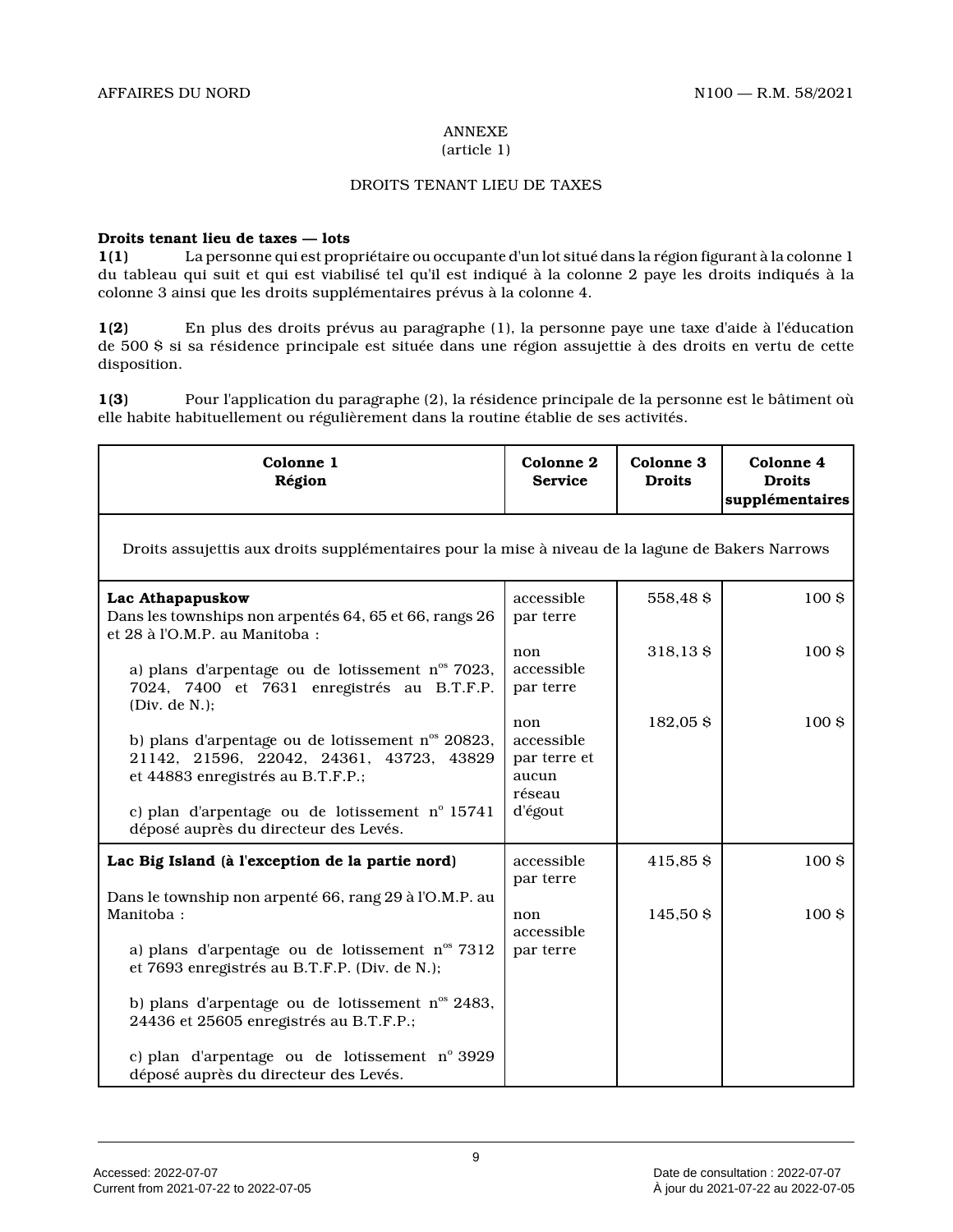| Colonne 1<br>Région                                                                                                                                                                                                                                                                | Colonne <sub>2</sub><br><b>Service</b> | Colonne 3<br><b>Droits</b> | Colonne 4<br><b>Droits</b><br>supplémentaires |
|------------------------------------------------------------------------------------------------------------------------------------------------------------------------------------------------------------------------------------------------------------------------------------|----------------------------------------|----------------------------|-----------------------------------------------|
| Lac Big Island (partie nord)                                                                                                                                                                                                                                                       | S.O.                                   | 505,85\$                   | 100 <sub>5</sub>                              |
| Lac Payuk<br>Dans le township non arpenté 65, rang 27 à l'O.M.P. au<br>Manitoba, plan d'arpentage nº 24414 enregistré au<br>B.T.F.P.                                                                                                                                               | accessible<br>par terre                | 452,83 \$                  | 100\$                                         |
|                                                                                                                                                                                                                                                                                    | non<br>accessible<br>par terre         | 145,50 \$                  | 100 <sub>5</sub>                              |
| <b>Lac Schist</b><br>Dans le township non arpenté 65, rang 29 à l'O.M.P. au<br>Manitoba:                                                                                                                                                                                           | S.O.                                   | 864,30 \$                  | 100 <sub>8</sub>                              |
| a) plans d'arpentage ou de lotissement $n^{\text{os}}$ 7277<br>et 7560 enregistrés au B.T.F.P. (Div. de N.);                                                                                                                                                                       |                                        |                            |                                               |
| b) plan d'arpentage ou de lotissement nº 26093<br>enregistré au B.T.F.P.                                                                                                                                                                                                           |                                        |                            |                                               |
| Lac White (région Nord-Ouest)<br>Dans les townships non arpentés 65 et 66, rangs 28<br>et 29 à l'O.M.P. au Manitoba.                                                                                                                                                               | S.O.                                   | 251,278                    | 100 <sub>5</sub>                              |
| <b>Lacs Twin</b><br>Dans la section nord-est 28, la section sud-est 33 et la<br>section sud-ouest 34, township 65, rang 27 à l'O.M.P.<br>au Manitoba, plan de lotissement nº 45111 enregistré<br>au B.T.F.P., y compris le<br>d'emprise<br>tronçon<br>gouvernementale non arpenté. | S.O.                                   | 403,27 \$                  | 150 \$                                        |

Droits non assujettis aux droits pour la mise à niveau de la lagune de Bakers Narrows

| <b>Pointe Blueberry</b><br>Plan d'arpentage n° 47280 enregistré au B.T.F.W.                                                                                        | S.O. | 291.50 \$ | S.O. |
|--------------------------------------------------------------------------------------------------------------------------------------------------------------------|------|-----------|------|
| <b>Baie Crossing</b>                                                                                                                                               | S.O. | 131.25 \$ | S.O. |
| a) Plans d'arpentage $n^{\circ}$ 6872, 6831 et 7544<br>enregistrés au B.T.F.P.;                                                                                    |      |           |      |
| b) section non arpentée 35, township 49, rang 14<br>ouest, section 2, township 50, rang 14 ouest et<br>section 10, township 50, rang 14 à l'O.M.P. au<br>Manitoba. |      |           |      |
| <b>Plage Driftwood</b><br>Plan d'arpentage n° 47266 enregistré au B.T.F.W.                                                                                         | S.O. | 291.50 \$ | S.O. |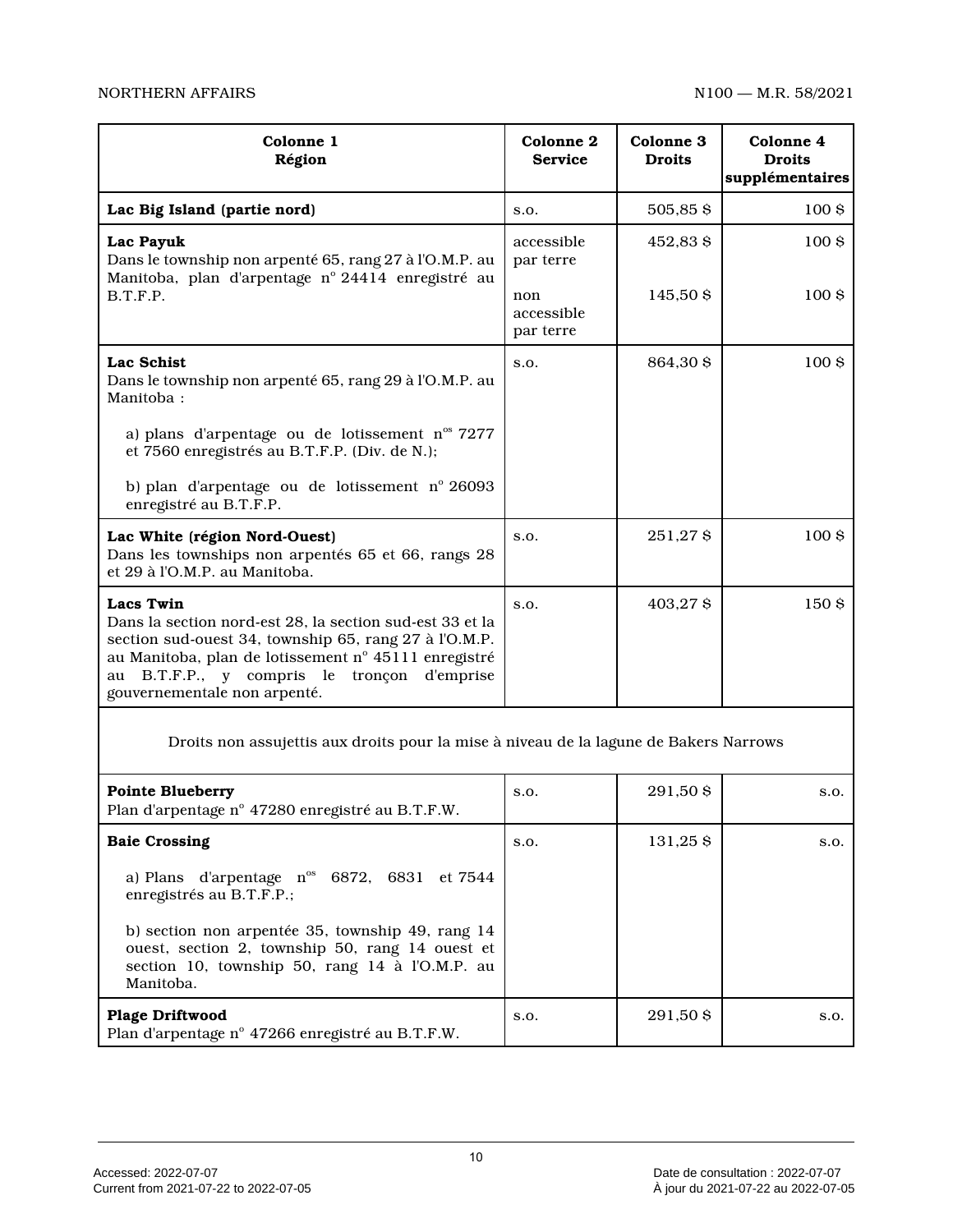| Colonne 1<br>Région                                                                                                                                                                                                      | Colonne 2<br><b>Service</b> | <b>Colonne 3</b><br><b>Droits</b> | Colonne 4<br><b>Droits</b><br>supplémentaires |
|--------------------------------------------------------------------------------------------------------------------------------------------------------------------------------------------------------------------------|-----------------------------|-----------------------------------|-----------------------------------------------|
| Lac Eden<br>Dans le township non arpenté 89, rang 18 à l'O.M.P. au<br>Manitoba, plan d'arpentage nº 6325 enregistré au<br>B.T.F.P. (Div. de N.).                                                                         | S.O.                        | 86,50 \$                          | S.O.                                          |
| <b>Ruisseau Goose</b><br>Dans le township non arpenté 111, rang 20 à l'E.M.P.<br>au Manitoba:                                                                                                                            | S.O.                        | 155,63 \$                         | 112,25 \$                                     |
| a) plan d'arpentage ou de lotissement nº 6424<br>enregistré au B.T.F.P. (Div. de N.);                                                                                                                                    |                             |                                   |                                               |
| b) plan d'arpentage ou de lotissement nº 23833<br>enregistré au B.T.F.P.;                                                                                                                                                |                             |                                   |                                               |
| c) plan d'arpentage ou de lotissement n° 17541<br>déposé auprès du directeur des Levés.                                                                                                                                  |                             |                                   |                                               |
| Lac Hughes<br>Dans la section non arpentée 15, township 90, rang 20<br>à l'O.M.P. au Manitoba, plan d'arpentage nº 6366<br>enregistré au B.T.F.P. (Div. de N.).                                                          | S.O.                        | 91,50 \$                          | S.O.                                          |
| Lac St. Andrew (zone résidentielle)<br>Dans les sections non arpentées 3, 4 et 10,<br>township 32, rang 1 à l'E.M.P. au Manitoba, plan<br>d'arpentage ou de lotissement nº 16670 enregistré au<br>B.T.F.P. (Div. de N.). | S.O.                        | 146,50 \$                         | S.O.                                          |
| Lac St. George<br>Dans les sections non arpentées 4 et 9, township 32,<br>rang 1 à l'E.M.P. au Manitoba, plans d'arpentage ou de<br>lotissement n° 12651 et 15963 enregistrés au B.T.F.P.<br>(Div. de N.).               | S.O.                        | 146,50 \$                         | S.O.                                          |
| Plage Leaside<br>Dans le township non arpenté 31, rang 5 à l'E.M.P. au<br>Manitoba, plan d'arpentage nº 16397 enregistré au<br>B.T.F.P. (Div. de N.).                                                                    | S.O.                        | 196,50 \$                         | s.o.                                          |
| <b>Little Deer</b><br>Dans les sections 9, 10, 14, 15 et 23, township 29,<br>rang 5 à l'E.M.P. au Manitoba, plan d'arpentage ou de<br>lotissement nº 44529 enregistré au B.T.F.W.                                        | S.O.                        | 291,50 \$                         | S.O.                                          |
| Plage du ruisseau Mill<br>Plan d'arpentage nº 47269 enregistré au B.T.F.W.                                                                                                                                               | S.O.                        | 291,50 \$                         | S.O.                                          |
| <b>Plage Pebblestone</b><br>Plan d'arpentage nº 45973 enregistré au B.T.F.W.                                                                                                                                             | S.O.                        | 291,50 \$                         | S.O.                                          |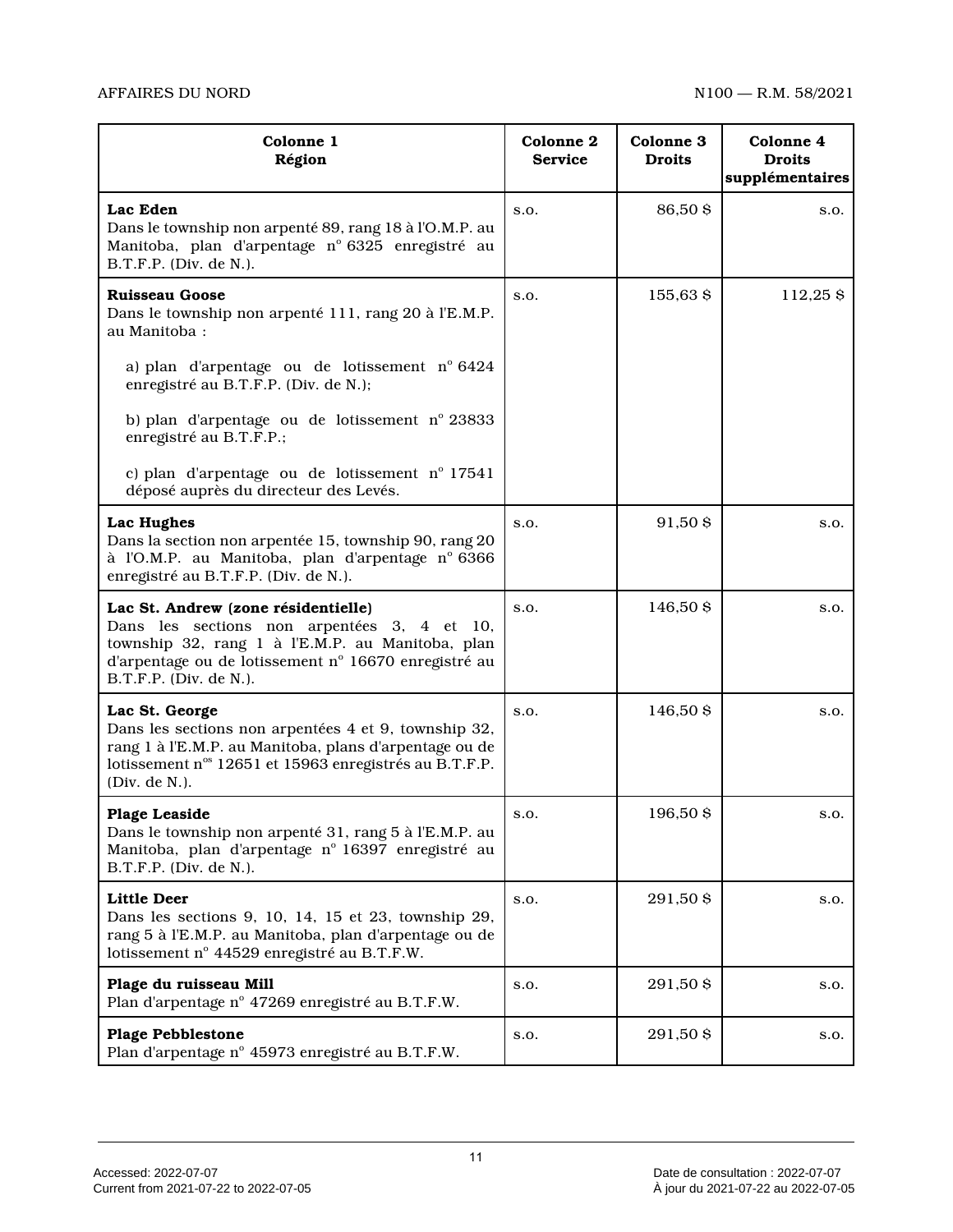| Colonne 1<br>Région                                                                                                                                                                                                             | Colonne 2<br><b>Service</b> | Colonne 3<br><b>Droits</b> | Colonne 4<br><b>Droits</b><br>supplémentaires |
|---------------------------------------------------------------------------------------------------------------------------------------------------------------------------------------------------------------------------------|-----------------------------|----------------------------|-----------------------------------------------|
| Rivière Red Deer<br>Dans la partie du quart nord-ouest de la section 16 et<br>la moitié est de la section 17, township non arpenté 45,<br>rang 25 à l'O.M.P. au Manitoba, plan d'arpentage<br>nº 44459 enregistré au B.T.F.P.   | S.O.                        | 191,50 \$                  | S.O.                                          |
| Lac Rocky Est<br>Dans les sections non arpentées 20, 21, 27 et 28,<br>township 59, rang 27 à l'O.M.P. au Manitoba, plans<br>d'arpentage ou de lotissement n <sup>os</sup> 6162 et 6279<br>enregistrés au B.T.F.P. (Div. de N.). | S.O.                        | 739 \$                     | S.O.                                          |
| <b>Lac Rocky Nord</b><br>Dans les sections non arpentées 10 et 15, township 60,<br>rang 27 à l'O.M.P. au Manitoba, plan d'arpentage<br>nº 7030 enregistré au B.T.F.P. (Div. de N.).                                             | S.O.                        | 491,50 \$                  | S.O.                                          |
| Lac Setting<br>Dans les townships non arpentés 70 et 71, rang 7 à<br>l'O.M.P. au Manitoba, plans d'arpentage n° 6354, 6587,<br>6926, 6955, 6956, 6608, 7112 et 7125 enregistrés au<br>$B.T.F.P.$ (Div. de N.).                  | S.O.                        | 546,50 \$                  | S.O.                                          |
| Lac Wallace<br>Dans la section non arpentée 31, township 23, rang 16<br>à l'E.M.P. au Manitoba, plan d'arpentage nº 32785<br>enregistré au B.T.F.W.                                                                             | S.O.                        | 107,50 \$                  | S.O.                                          |
| Lac Wanipigow Est<br>Dans le township non arpenté 24, rang 12 à l'E.M.P. au<br>Manitoba, plan d'arpentage nº 13067 enregistré au<br>B.T.F.W.                                                                                    | S.O.                        | 241,50 \$                  | S.O.                                          |
| Lac Wanipigow Ouest<br>Dans le township non arpenté 24, rang 11 à l'E.M.P. au<br>Manitoba, plan d'arpentage nº 21550 enregistré au<br>B.T.F.W.                                                                                  | S.O.                        | 151,50 \$                  | S.O.                                          |
| Lac Whitefish<br>Dans les sections 4 et 5, township 39, rang 29 à<br>l'O.M.P. au Manitoba, plan d'arpentage nº 43747<br>enregistré au B.T.F.D.                                                                                  | S.O.                        | 241,50 \$                  | S.O.                                          |

# **Droits — entreprises et services publics**

**2(1)** Toute entreprise ou tout service public figurant dans la colonne 1 du tableau qui suit et qui est situé dans la région mentionnée à la colonne 2 paye les droits indiqués à la colonne 3 ainsi que les droits supplémentaires indiqués à la colonne 4.

**2(2)** Toute mention d'une région dans la colonne 2 du tableau qui suit vaut mention de celle qui figure au tableau de l'article 1.